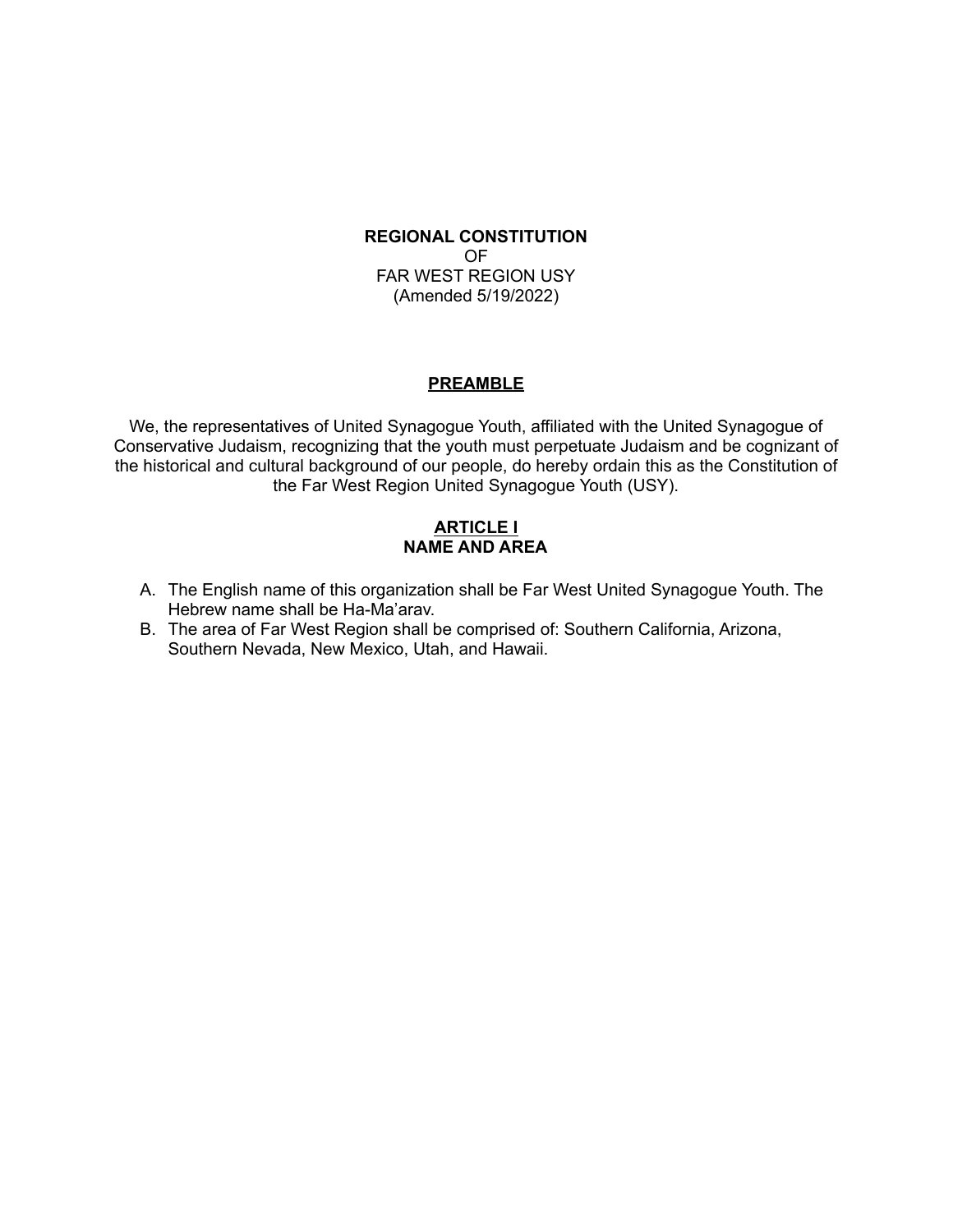### **ARTICLE II AIMS AND OBJECTIVES**

## **SECTION 1 – Aims:**

A. The aim of the USY movement is to offer opportunities of Jewish Youth to continue and strengthen their identification with Judaism and with the Synagogue as the central agency of Jewish Life, to give Jewish youth an awareness of the essential harmony between the ideals and traditions of Judaism and democracy and to give an awareness of the State of Israel. USY seeks to develop a program based on the personality, needs, and interests of the Jewish teenager.

## **SECTION 2 – Objectives:**

- A. **Education**: A knowledge of Jewish heritage and ideals is essential to creative Jewish living; therefore, Far West Region dedicates itself to the ideals of Jewish learning by:
	- 1. Encouraging its members to attend existing institutions of Judaic learning;
	- 2. Encouraging its chapter to establish program for group study; and by
	- 3. Encouraging its members to participate in individual study and learning.
- B. **Religious Worship**: Religious practices are a major part of being a complete Jewish person. Far West Region accepts the duty of encouraging religion in its members' minds, actions, and home life by:
	- 1. Encouraging its members to attend services regularly;
	- 2. Encouraging its members to initiate religious practices both inside and outside of the home (i.e. Kashrut and Shabbat);
	- 3. Encouraging its chapters to initiate religious programming; and by
	- 4. Encouraging its chapters to develop worthy programs in the areas of religious worship, ritual and Kashrut.
- C. **Culture**: Jewish culture is one of the oldest and most beautiful in the world. Far West Region feels that Jewish culture should be perpetuated in the following ways:
	- 1. Encouraging its members to study Jewish culture;
	- 2. Encouraging chapters to initiate Jewish cultural activities as part of their programming; and
	- 3. Providing Jewish cultural activities on the regional level.
- D. **Social**: Since social and recreational activities are necessary parts of life, Far West Region will:
	- 1. Encourage chapters to participate in social and recreational activities; and
	- 2. Provide social and recreational programs on the regional level.
- E. **Community Service**: Far West Region sees the need of an outstanding Jewish community to serve as an environment suitable to the growth of today's Jewish teenagers by:
	- 1. Organizing appropriate social action programs on chosen situations;
	- 2. Taking active part in Jewish Community welfare work; and
	- 3. Helping chapters to develop worthy programs in these areas.
- F. **Israel**: Far West Region recognizes the importance of the Jewish homeland, Israel. Far West Region feels the importance of coupling Israel awareness and education with Jewish education and will promote Israel by:
	- 1. Organizing appropriate Israel awareness and education programs on the Regional level;
	- 2. Encouraging its members to visit Israel; and
	- 3. Helping chapters to develop worthy Israel awareness and education programs.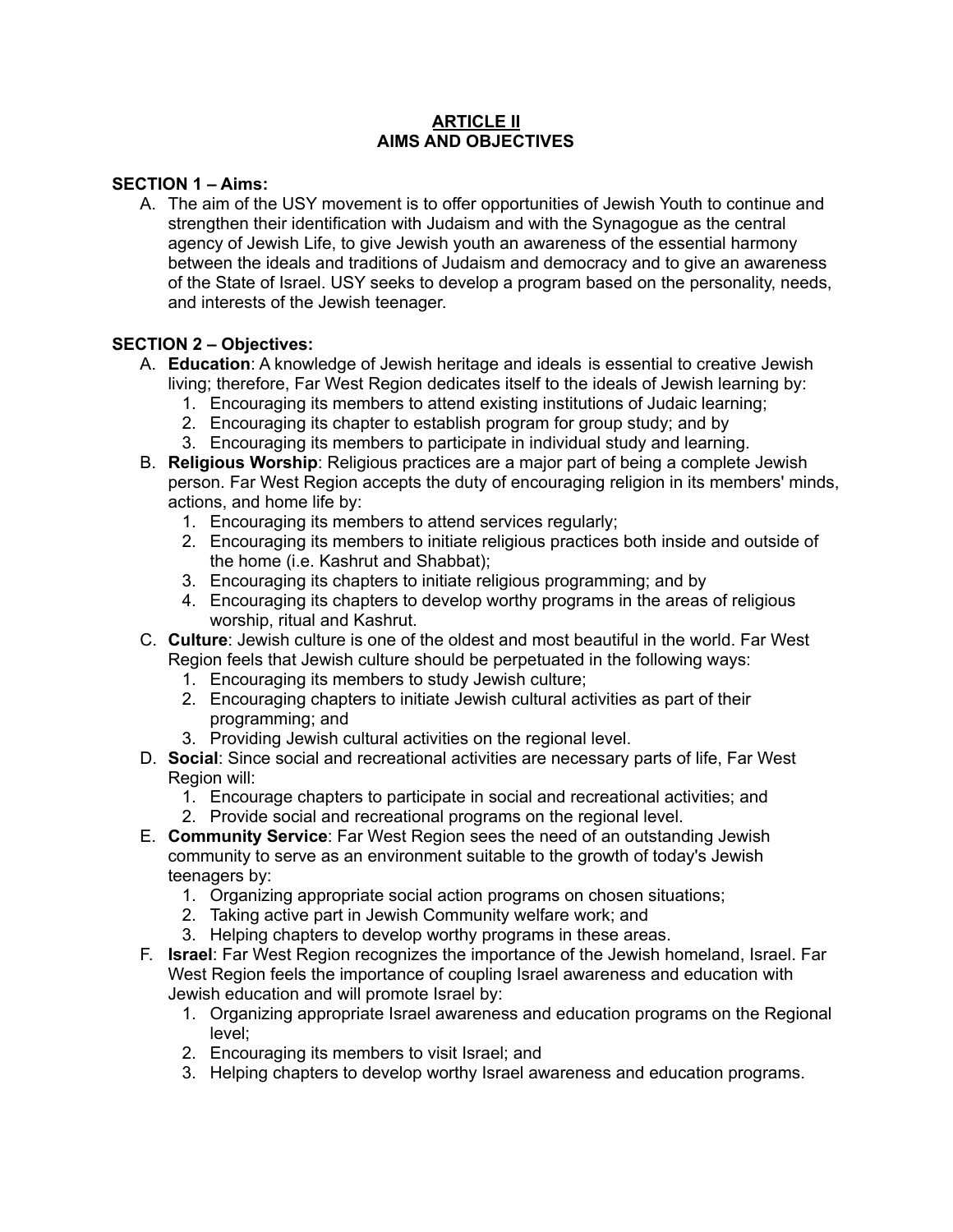### **ARTICLE III MEMBERSHIP**

- A. Jewish youth groups within the areas of Far West Region which are in agreement with this Constitution and the international constitution, are eligible to become members of Far West Region, provided that:
	- 1. The chapter has been chartered by the International Organization;
	- 2. The chapter is part of a congregation of which at least one of its affiliates is associated with the United Synagogue of Conservative Judaism;
	- 3. The age limit for members of Far West Region shall be extended from the Seventh Grade or thirteenth birthday (whichever comes first) to the nineteenth birthday or the August following the Senior year in high school (whichever comes first). Each member chapter may set its own age limit within these guidelines;
	- 4. Each synagogue may have a Kadima (pre-USY), Junior, and Senior chapter as determined by the youth commission of each synagogue; and
	- 5. Members must be of the Jewish faith.

### **ARTICLE IV AFFILIATION, SUSPENSION, AND REINSTATEMENT**

## **SECTION 1 – Affiliation**

A. Any group eligible for membership under Article III of this constitution may affiliate with Far West Region filling a written application with the Regional Office and paying a fee. Said application shall be subject to the approval of the Far West Cabinet and youth commission of Far West Region.

## **SECTION 2 – Suspension**

- A. Any affiliated chapter may be suspended by a two-thirds vote of the Regional General Board for a violation of this Constitution of any other rules and orders of this Region, or by the Regional Director. All members with a vested interest in the chapter in question should refrain from voting.
- B. A suspended chapter shall be denied, for the period of suspension, all rights and privileges accorded the member chapters.

# **SECTION 3 – Reinstatement**

- A. Any chapter that has been suspended may be reinstated before the expiration of the suspension by a two-thirds vote of the Regional General Board or by the Regional Director.
- B. A chapter shall automatically be reinstated to full membership privileges at the conclusion of their suspension period.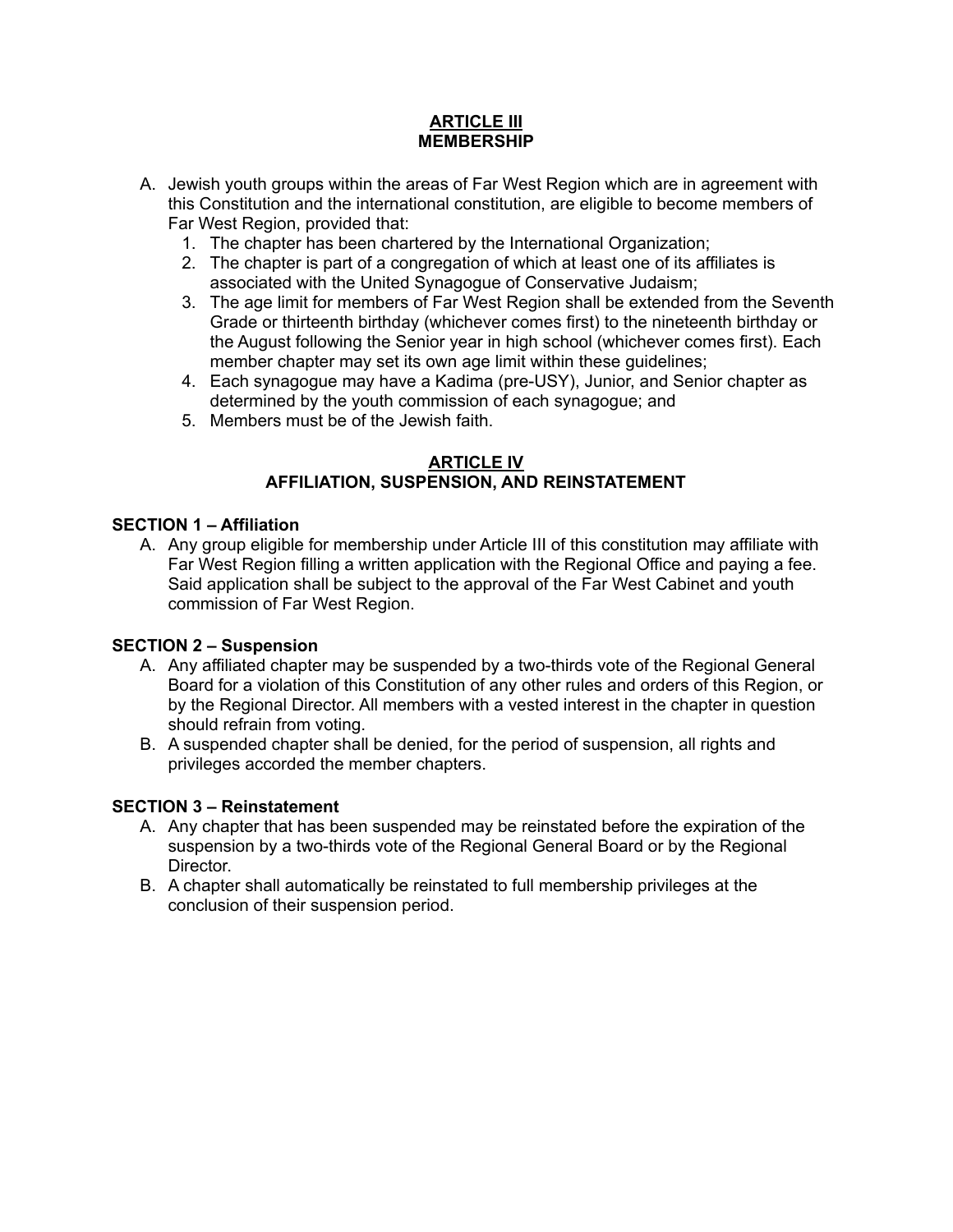### **ARTICLE V REGIONAL ORGANIZATION**

# **SECTION 1 – Far West Cabinet**

- A. The Far West Cabinet shall consist of the President, Executive/Programming Vice-President, Israel Affairs Vice-President, Religion/Education Vice-President, Social Action/Tikun Olam Vice-President, Membership/Kadima Vice-President, Communications Vice-President, and Parliamentarian.
- B. The Cabinet shall act as the main advisory body of the Region. It shall make appointments to the Regional General Board and Far West Parliament.
- C. Cabinet meetings shall be called at the discretion of the President, or two Regional Officers. Five officers shall constitute a quorum.
- D. The length of the term for each office shall be one year. If an officer was elected/appointed midyear, his/her term will end at the following Regional Convention.
- E. The qualifications for a Regional Officer shall be:
	- 1. **President**: Anyone shall be eligible to be elected to the office of President if the person in question has been a member of the Regional General Board and Chapter Board for two non-concurrent terms, or Far West Cabinet. He/she must also be entering his/her junior or senior year of high school and have been a member in good standing of USY for one year prior to elections. Furthermore, he/she must have attended 60% or more programs and events of the chapter to which they belong one year prior to elections.
	- 2. **Vice-Presidents**: Anyone shall be eligible to be elected to the offices of Executive Vice-President, Programming Vice-President, Israel Affairs Vice-President, Religious/Education Vice-President, Social Action/Tikun Olam Vice-President, Membership/Kadima Vice-President, and Communications Vice-President, if the person in question has been a member of the Regional General Board or Far West Cabinet for at least one term prior to elections. Furthermore, he/she must have attended 60% or more programs and events of the chapter to which they belong one year prior to elections.
	- 3. **Parliamentarian**: A Parliamentarian must be appointed by the newly elected officials at Regional Convention with the President's consent. The Parliamentarian shall be appointed in accordance with the following qualifications:
		- a. Has been a member in good standing of USY for one year prior to Regional Convention;
		- b. Has been a member of the Regional General Board or a Chapter Board for at least one term prior to elections;
		- c. Has not run for a different Cabinet position in that year's elections;
		- d. Has not been a member of the Far West Cabinet;
		- e. Has voiced interest in the position
- F. **Standards for Far West Region Officers**: Officers will be required to maintain the following minimum standards:
	- 1. **Study**: all officers shall participate in some form of Judaic studies approved by the regional Director of a minimum of six hours monthly; attend a minimum of six t'fillot monthly; and display the reading ability of Hebrew prayers and blessings.
	- 2. **Kashrut**: all officers shall observe dietary laws whenever possible in private, and at all times in public.
	- 3. **Shabbat and Holidays**: all officers are required to observe Shabbat and holidays. Travel is permitted only in accordance with the "Responsum of the Rabbinical Assembly." Officers will refrain from working, taking all school exams, or participating in or attending secular functions on Shabbat and holidays.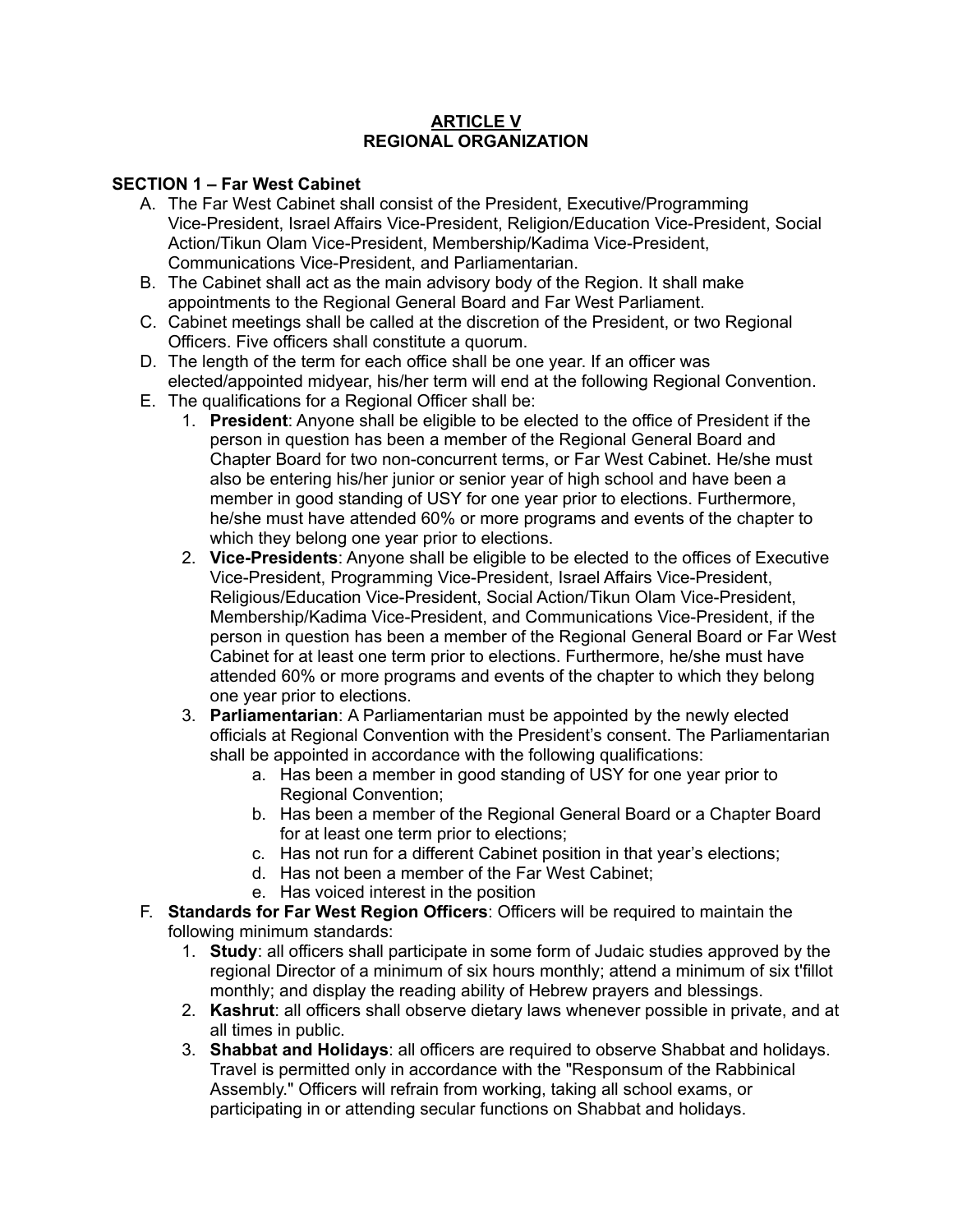- 4. **Attendance**: all officers must attend a minimum of 50% of all regional functions and 60% of all programs and events of the chapter to which he/she belongs.
- 5. **Interfaith Dating**: as leaders of USY, the officers serve as accessible Jewish role models (dugmaot) to the USY constituency. In that capacity, they are expected to aspire to become ideal Conservative Jews, reflecting a strong commitment to Jewish survival and the performance of mitzvot. Therefore, officers will strive to model healthy Jewish dating choices. These include recognizing the importance of dating within the Jewish community and treating each person with the recognition that they were created Betzelem Elohim (in the image of God).
- G. **Duties and Powers**: The Regional officers shall have the power to perform duties associated with their offices in "*Robert's Rules of Order – Newly Revised*," except as more specifically enumerated in this Constitution.
	- 1. **President**: The President shall:

a. Preside at all meetings of the Far West Cabinet, Regional General Board, and all plenary sessions of Regional functions;

b. Have the power to appoint and remove all chair-people with the approval of the Cabinet;

c. Be vested with the executive powers of the Region and shall be its accredited representative;

d. Report to the Regional Convention and the International Organization regarding the state of the Region;

e. Serve as an ex officio member of all committees;

f. Assign to each officer jurisdiction over specific chapters in the Region;

g. Hand records to the succeeding President.

2. **Executive/Programming Vice-President:** The Executive Programming Vice-President shall:

a. Assume the duties of the President in the President's absence;

b. Assist the President in carrying out his/her duties;

c. Coordinate and lead Ruach and Slowach sessions at Regional Events;

d. Supervise the design and sale of Regalia, with the President and Regional Director's approval;

e. Maintain and distribute accurate minutes of all meetings of the Regional General Board, Far West Cabinet, and all plenary sessions;

f. Serve as an ex officio member of all committees;

g. Have liaison to committees, chairmanships, and chapters as assigned by the President;

h. Hand records to the succeeding Executive/Programming Vice-President.

3. **Israel Affairs Vice-President:** The Israel Affairs Vice-President shall:

a. Assist the President in carrying out his/her duties;

b. Coordinate and supervise all Regional projects pertaining to all aspects of programming related to Israel Affairs, including Regional Convention and Encampments;

c. Oversee all standing committees related to programming and Israel Affairs;

d. Publicize and promote Israel within the Region and encourage its members to visit Israel;

e. Have liaison to committees, chairmanships, and chapters as assigned by the President;

f. Hand records to the succeeding Israel Affairs Vice-President.

- 4. **Religion/Education Vice-President:** The Religion/Education Vice-President shall: a. Assist the President in carrying out his/her duties;
	- b. Coordinate and supervise all Regional project pertaining to all aspects of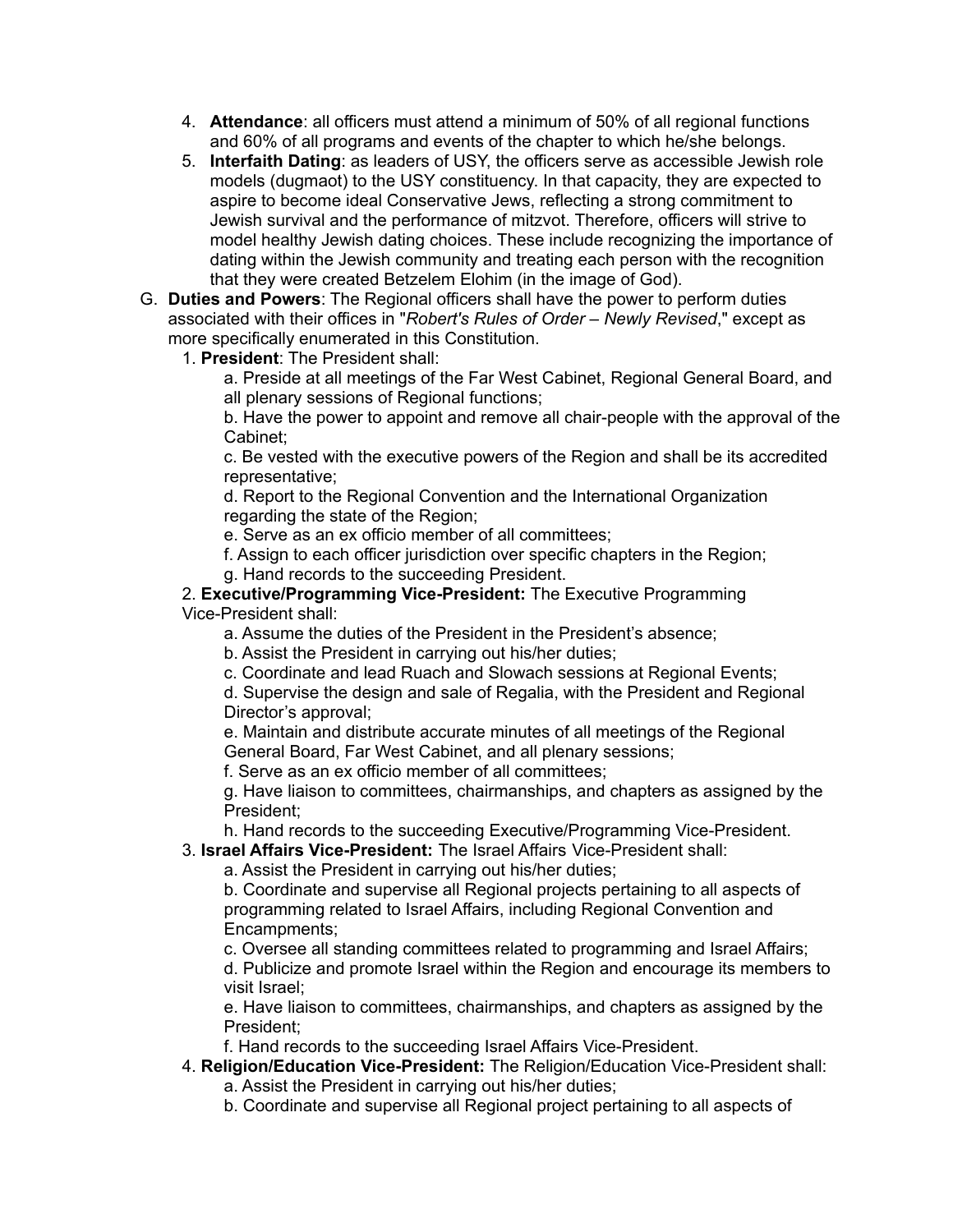religion and education;

c. Oversee all standing committees related to religion and education;

d. Have liaison to committees, chairmanships, and chapters as assigned by the President;

e. Hand records to the succeeding Religion/Education Vice-President.

5. **Social Action/Tikun Olam Vice-President:** The Social Action/Tikun Olam Vice-President shall:

a. Assist the President in carrying out his/her duties;

b. Coordinate and supervise all Regional project pertaining to all aspects of social Action and Tikun Olam;

c. Oversee the Regional Tikun Olam program;

d. Oversee all committees related to Social Action and Tikun Olam;

e. Have liaison to committees, chairmanships, and chapters as assigned by the President;

f. Hand records to the succeeding Social Action/Tikun Olam Vice-President.

6. **Membership/Kadima Vice-President:** The Membership/Kadima Vice-President shall:

a. Assist the President in carrying out his/her duties;

b. Be responsible for the implementation of all aspects of USY/Kadima expansion and retention;

c. Have liaison to committees, chairmanships, and chapters as assigned by the President;

d. Hand records to the succeeding Membership/Kadima Vice-President.

# 7. **Communications Vice-President:** The Communications Vice-President shall:

a. Assist the President in carrying out his/her duties;

b. Be responsible for all Regional communication, including the region's Social Media platforms and regional newsletters, whether in the form of paper, video, or digital media;

c. Be responsible for maintaining the Region's online systems, such as website and mobile services;

d. Assist the Executive/Programming Vice President with the design of Regalia;

e. Have liaison to committees, chairmanships, and chapters as assigned by the President;

f. Hand records to the succeeding Communications Vice-President.

## 8. **Parliamentarian:** The Parliamentarian shall:

a. Assist the President in carrying out his/her duties;

b. Coordinate and supervise all Regional projects pertaining to all aspects of regional innovation, growth, and feedback;

c. Directly oversee the Far West Parliament;

d. Be considered a chairperson and attend all Presidents' Cabinet meetings with a vote, unless in the event of a tie vote;

e. Assure that all meetings of the Far West Cabinet and the Regional General Board are conducted in accordance with "Robert's Rules of Order – Newly Revised" and be knowledgeable with these procedures, as well as this Constitution;

f. Supervise Regional Elections with the President;

g. Have liaison to committees, chairmanships, and chapters as assigned by the President;

h. Hand records to the succeeding Parliamentarian.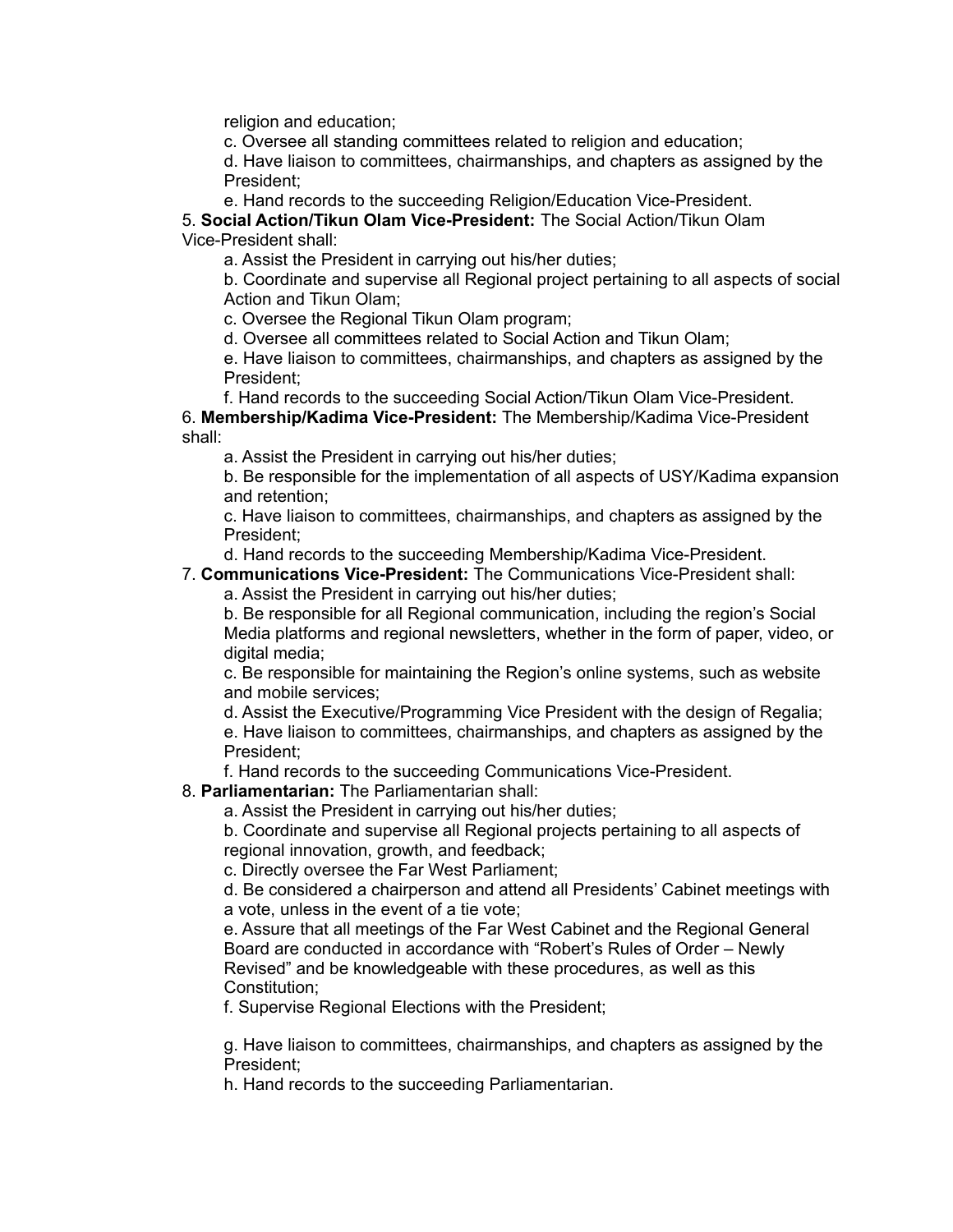# **SECTION 2 – Regional General Board**

- A. The Regional General Board shall be the upper house of Far West USY and shall consist of Regional Chairpersons, positional members, and Chapter Presidents.
- B. The Regional General Board shall be selected by the Far West Cabinet and shall execute projects and programs under their direct Cabinet counterparts.
- C. Meetings of the Regional General Board shall be called at the discretion of the President, or by written petition signed by half of its members addressed to the President.
- D. A minimum of three meetings per annum shall be held, and a quorum shall consist of a majority plus one of its members.

# **SECTION 3 – Far West Parliament**

- A. The Far West Parliament shall be the lower house of Far West USY and shall function as a focus group and think tank to provide feedback on the region and all regional events.
- B. The Regional Parliamentarian shall directly oversee the Parliament.
- C. Parliament members shall be selected by the Cabinet.

# **SECTION 4 – Probation**

- A. If any Far West Cabinet member fails to fulfill his/her duties or violates the Regional or International USY standards, he/she may be put on probation.
- B. The definition of a Regional Probation will be as such:
	- 1. If a board member fails to fulfill his/her duties or violates the Regional or International USY standards, he/she may be told that he/she is being put on probation for the period of one month to improve his/her status. If after one month there is no improvement, he/she will be asked to resign by the President.
	- 2. After one month the decision of his/her improvement will be decided by the Honors Council.
- C. Probation will be decided by the President with a majority vote by his/her Cabinet. The cabinet may also enforce probation with the agreement of the President. Either the President or his/her Cabinet may veto the probation.

## **SECTION 5 – Impeachments**

- A. Impeachment proceedings against any officer may be initiated upon the receipt of written charges signed by one-third of the members of the Regional General Board. These charges shall be submitted to the Executive Vice-President unless he/she is the subject of the charges, in which case the President shall forward them. A copy of the charges will be sent to the officer involved, who may submit an answer to said charges within fourteen days after posting by the Communications Vice-President. The communication Vice-President shall forward both the charges and the answer to all Regional General Board Members within fourteen days of the receipt of the answer, or, if no answer is submitted, within fourteen days after receipt of the charges.
- B. The President, with due justification, can ask for an officer's resignation and enforce an automatic impeachment with the backing of his Cabinet by a two-thirds vote, not including the officer in question. Otherwise, a two-thirds majority of the Regional General Board shall be necessary to remove an officer.

## **SECTION 6 – Vacancies**

A. If the office of President is vacated, then the Executive Vice-President shall become President. The Far West Cabinet, upon approval by the Regional General Board, shall fill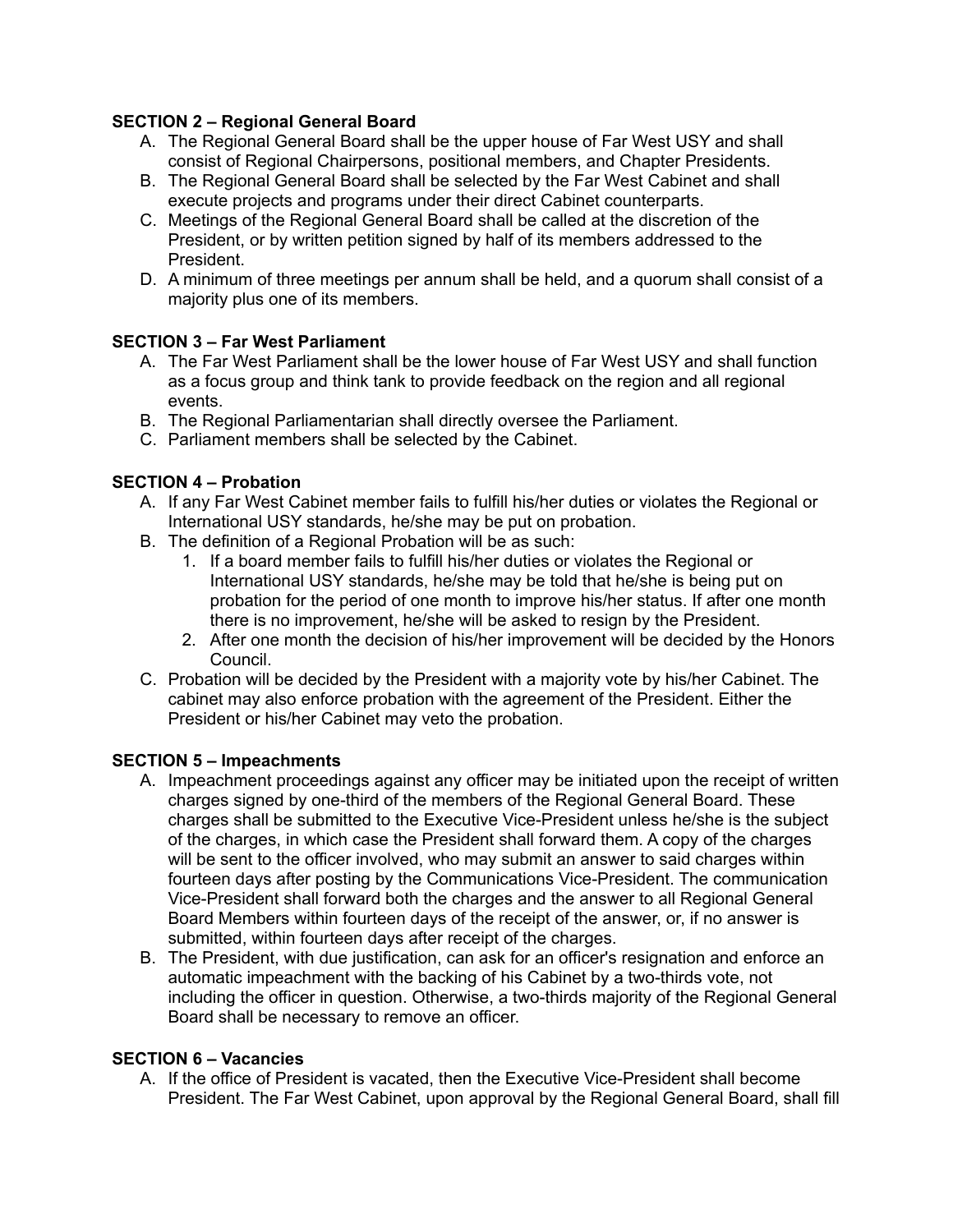the vacancy of Executive Vice-President.

- B. Vacancies of any other office in the Far West Cabinet shall be filled with the approval of the Regional General Board.
- C. Vacancies must be filled within five weeks of occurrence.
- D. If there is a vacant position after the elections process is complete, it is up to the incoming Far West Cabinet to fill the vacancy, if they feel it is necessary within 5 weeks after the elections.
- E. If the term of office is more than one-half complete at the time of vacancy, then it is up to the Far West Cabinet to fill the vacancy if they feel it is required.

# **SECTION 7 – Committees**

- A. There shall be standing committees.
- B. Committee members shall be appointed by the chairperson with the approval of the liaison officer.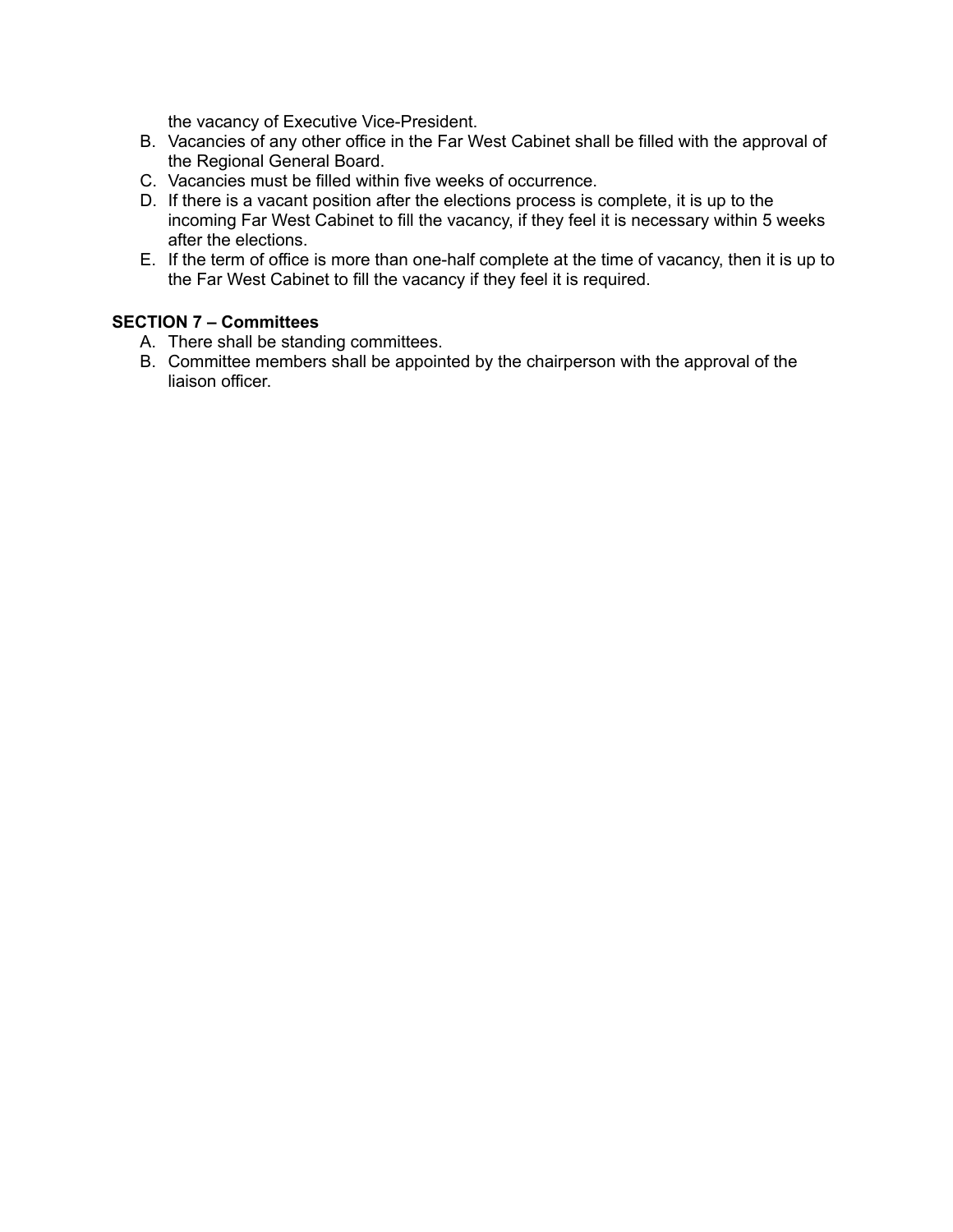# **ARTICLE VI ELECTIONS**

### **SECTION 1 – Nominations**

- A. An application shall be filed for each office by the date set by the Far West Cabinet. Applications will be distributed three months prior to the elections.
- B. All nominees shall have a parent's or guardian's, youth director's advisor's, and Rabbi's consent to run for office.
- C. All nominees shall submit to the Parliamentarian a list of qualifications with their applications.
- D. All candidates shall undergo an Honors Council to review his/her qualifications as well as discuss the standards and responsibilities of Regional Officers.
- E. A list of qualifying candidates will be announced periodically over a three-month period prior to elections.

# **SECTION 2 – Voting Delegates**

- A. All registered members of the Far West Region shall get one vote at elections if they are present during the Spring Convention.
	- 1. Under the circumstances that elections are not to occur during Spring Convention:
		- a. If elections occur before Spring Convention, members must be registered to attend Spring Convention.
		- b. If elections occur after Spring Convention, members must have attended Spring Convention of that year.
- B. Voting by proxy is prohibited.

# **SECTION 3 – Campaigning**

- A. All candidates are permitted to give speeches. Candidates for the office of President are permitted five minutes to speak; all other candidates are permitted three minutes to speak.
- B. A candidate's forum will be held in which delegates will be able to have the candidates answer their questions. Those running for the office of President shall answer five questions; all other candidates shall answer three. All questions shall be submitted to the Parliamentarian, written out on paper. If the Parliamentarian is running for office, questions shall be submitted to the other member or appropriate alternate.
- C. All candidates will be permitted to have candidate's sheets. These sheets will include information about the candidate's background and a brief statement from the candidates and shall be distributed prior to elections at the Regional Convention.
- D. Campaigning is restricted to speeches, candidate's forum, and candidate's sheets.

## **SECTION 4 – Elections**

- A. Elections will be conducted and votes counted by the Parliamentarian with the assistance of the Regional President. If he/she is a candidate for office, the President shall appoint an appropriate substitute. The Regional Youth Director shall supervise all ballot counting. All opposed candidates are permitted to have an overseer present while the ballots for his/her office are being counted.
- B. The offices will be voted upon in the following order: Communications Vice-President,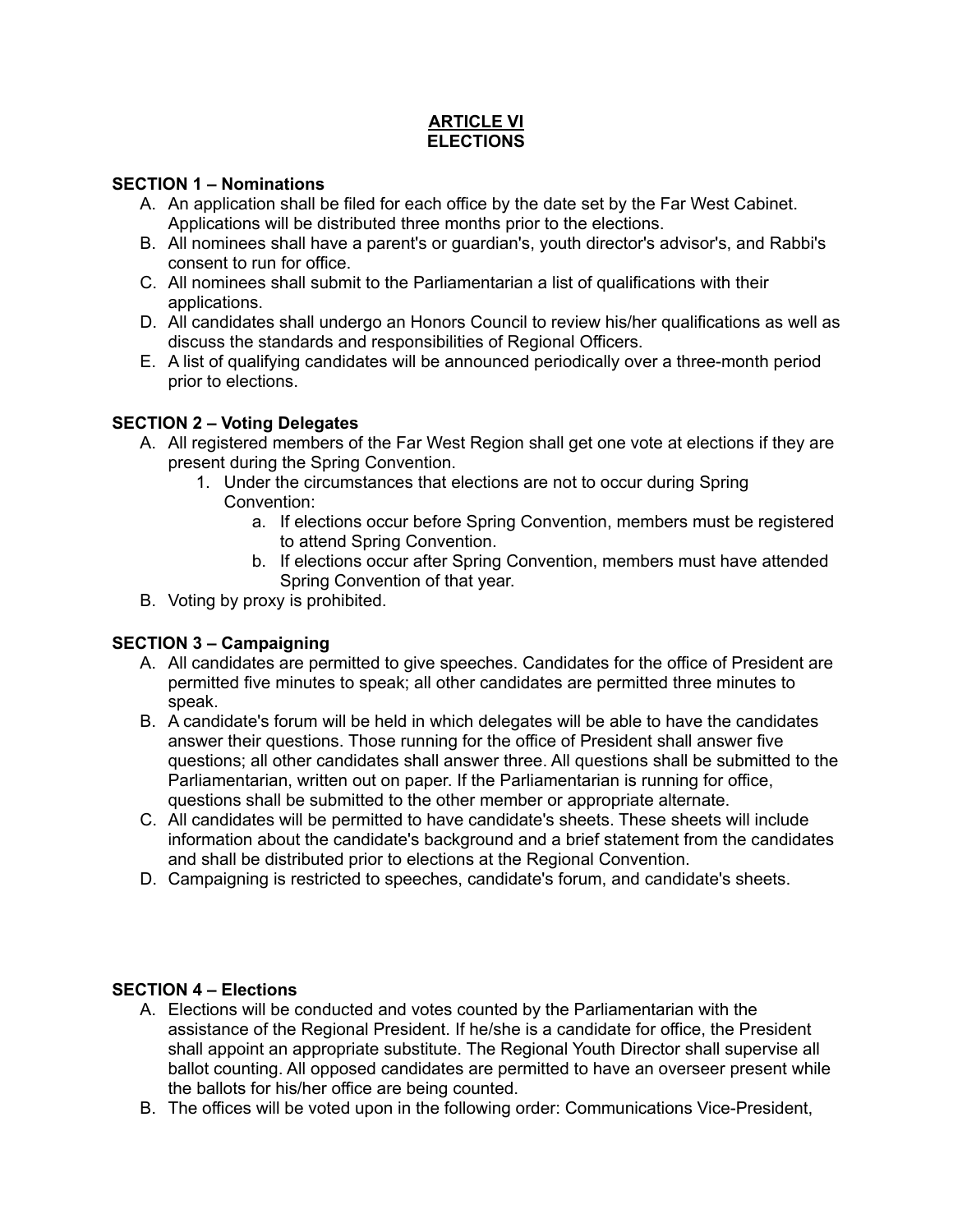Membership/Kadima Vice-President, Social Action/Tikun Olam Vice-President, Religious/Education Vice-President, Programming/Israel Affairs Vice-President, Executive Vice-President, and President. Each officer voted upon will be decided and successful candidates announced before moving on to the next office.

- C. For a candidate for an opposed office to be elected, he/she must receive a majority of votes. If no candidate receives that majority, the election committee shall conduct an instant runoff, consisting of additional rounds of ballot counting to simulate a runoff election.
	- 1. When voting for opposed offices with more than two candidates, voting delegates will rank in order of preference all candidates for that office. A voter will mark on the ballot paper by placing the number 1 next to the name of their first choice candidate, the number 2 next to the name of their second choice candidate, the number 3 next to the name of their third choice candidate, and so on until all candidates on the paper have been ranked.
	- 2. All first choice votes are counted, and if any candidate receives a majority, that candidate is elected. If no candidate receives a majority, the candidate with the fewest votes is eliminated, and all ballots are recounted as one vote for each voter's highest-ranked candidate who has not been eliminated. This process of eliminating the candidate with the fewest votes and recounting all ballots shall continue until one candidate receives a majority of the valid votes in a round and is declared elected.
	- 3. If a ballot has no more available choices ranked on it, that ballot shall be declared "exhausted" and not counted in that round or any subsequent round. Ballots skipping one number shall be counted for that voter's next clearly indicated choice, but ballots skipping more than one number will be declared exhausted when this skipping of numbers is reached. Ballots with two or more of the same number shall be declared exhausted when such duplicate rankings are reached unless only one of the candidates with the duplicate ranking is an advancing candidate.
- D. Candidates running unopposed will be voted on by acclamation and require only one vote to be elected.
- E. Abstentions are considered as not voting and will not be included in the percentage of votes cast.
- F. "No" votes and write-in votes will be declared null and void and will be treated as abstentions.
- G. Running off the floor is prohibited unless a position is vacant after the deadline for the initial application process for the incoming Far West Cabinet. To be eligible to run off the floor, you must be eligible to run as a candidate according to Article V section E, 1 and 2.
	- 1. Applications to run off the floor will be released after the initial candidate deadline has passed and are due one week prior to elections. Nominations for candidates running off the floor shall be required and collected two days prior to Convention.
	- 2. All nominees running off the floor shall have a parent's or guardian's and youth director's consent to run for office. Campaigning is restricted to speeches.
	- 3. Candidates running off the floor will remain anonymous to the region until the day of elections. The Parliamentarian will announce during elections that there are applicants running off the floor for the vacant position, and will open nominations for candidates running from the floor.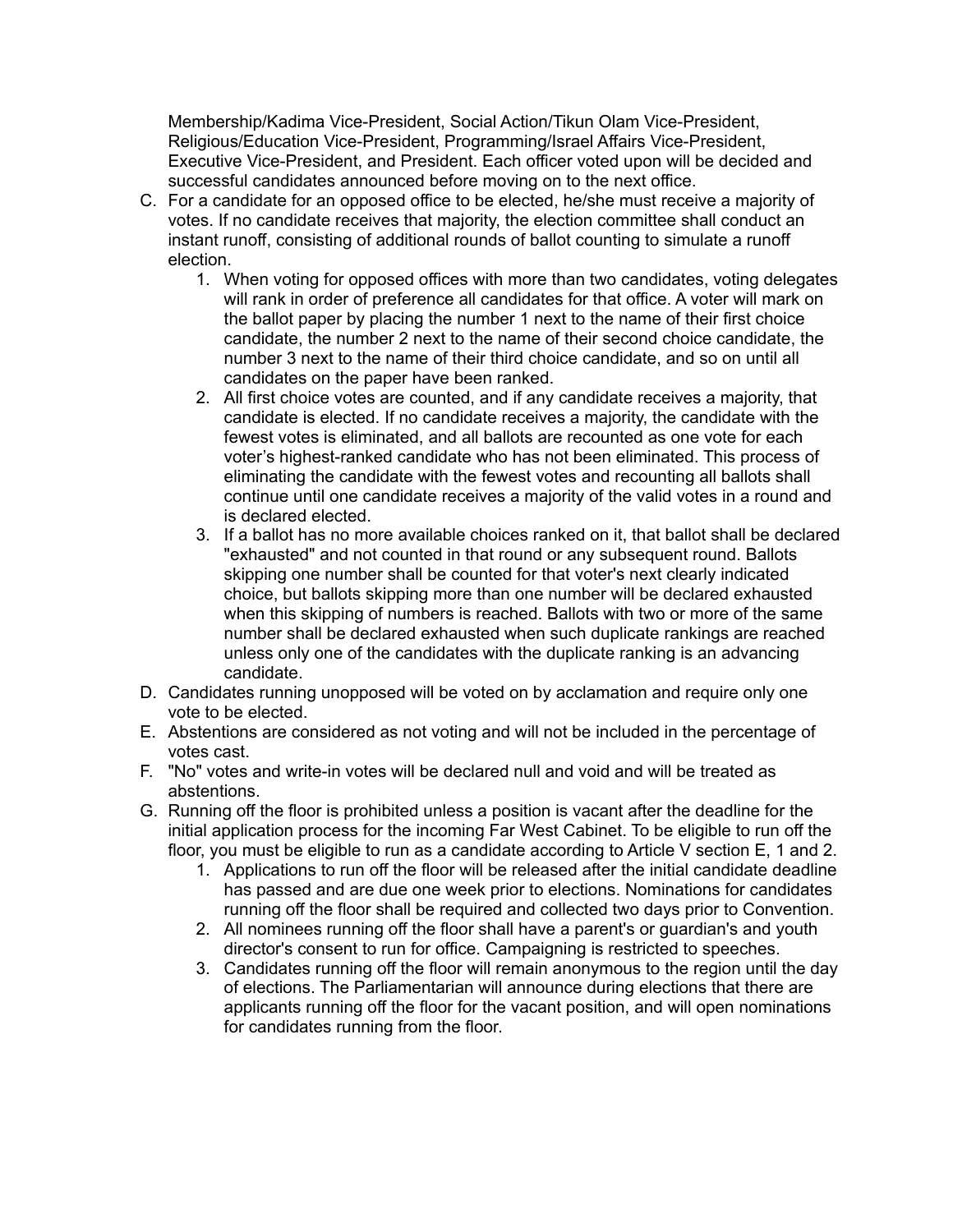### **ARTICLE VII FINANCES**

## **SECTION 1 – Dues**

- A. Regional dues will be determined by the Regional Youth Commission.
- B. All chapters not paying their dues by a date designated by the Regional office shall be denied all rights and privileges of membership as long as such dues remain unpaid.

#### **ARTICLE VIII ACTIVITIES**

### **SECTION 1 – Convention**

A. A regional convention shall be held annually, at a time and place determined by the Regional Director and the Regional youth Commissioner.

### **SECTION 2 – Far West on Wheels**

A. Far West on Wheels shall be held annually, at a time and place determined by the Regional Director and the Regional Youth Commissioner.

### **SECTION 3 – Installation of Officers**

A. Installation of Officers shall occur at the installation banquet held during the Regional Convention.

### **SECTION 4 – Leadership Training Encampment**

A. A Leadership Training Encampment shall be held annually, at a time and place determined by the President.

### **ARTICLE IX HONORS COUNCIL**

- A. An Honors Council will be composed of the President, Executive Vice-President, Parliamentarian, and the Regional Director. It shall be chaired by the Executive Vice-President.
- B. The Honors Council shall review cases of questionable conduct and be part of the elections process to review potential candidates.
- C. Three out of the four members must be present for the meeting to be conducted.

## **ARTICLE X REGIONAL YOUTH DIRECTOR**

A. The Regional Youth Director shall assist in coordinating all Regional business and shall act as the advisor to the Regional Cabinet with ultimate responsibility over all USYers.

### **ARTICLE XI HONORARY MEMBERS**